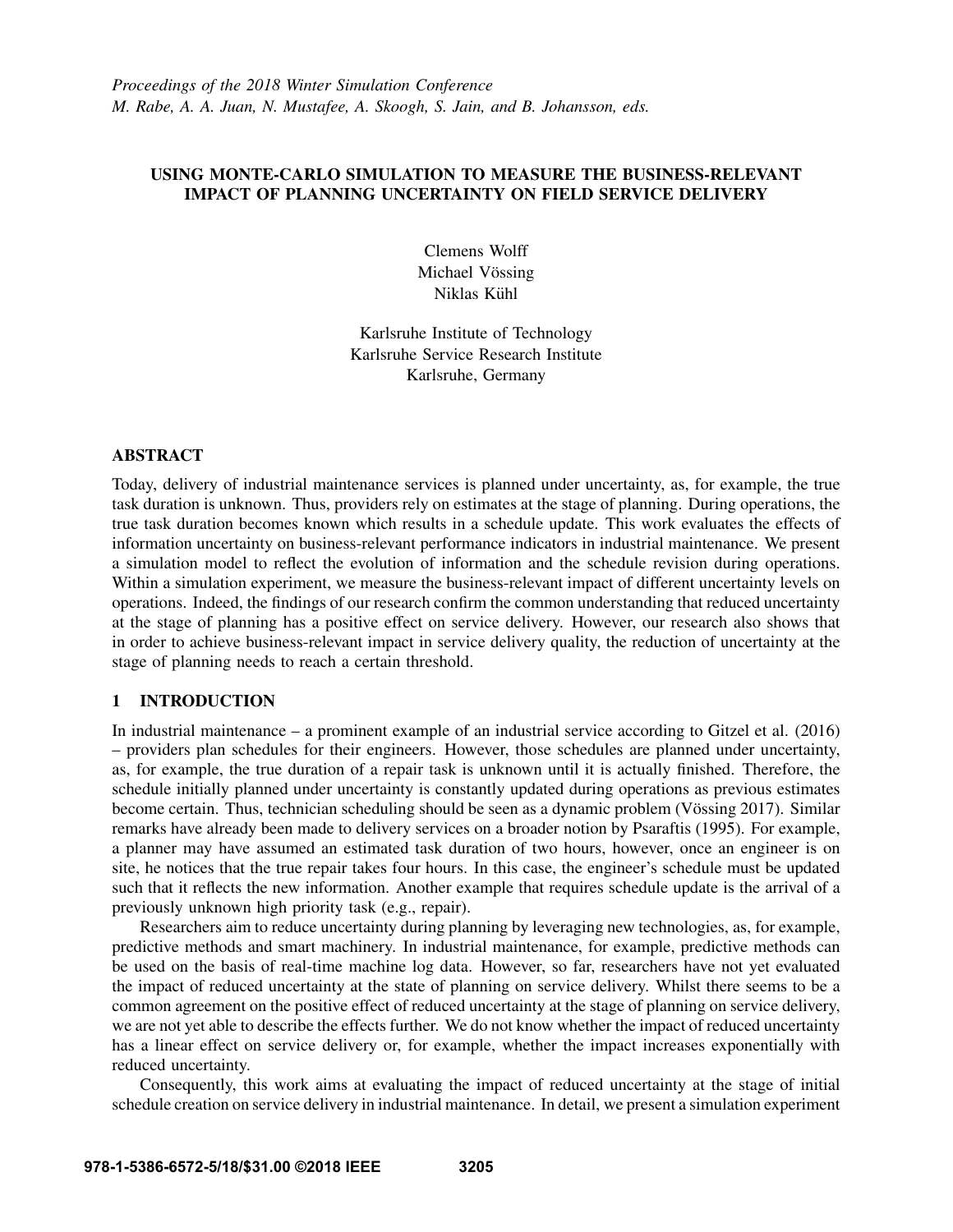in which the impact of reduced task duration estimate error on delivery performance is measured. Hence, this work is not concerned on how uncertainty can be reduced. Instead, it only evaluates its impact once such methods exist. However, on the basis of this work, researchers can estimate the degree of uncertainty reduction they must reach such that a true benefit in service delivery is achieved. Therefore, this work contributes to research on service delivery, a major research priority in service science (Ostrom et al. 2010; Ostrom et al. 2015). Furthermore, this work contributes on research on planning under uncertainty by addressing the gap between predictive methods and their impact on the quality of service delivery.

The remainder of this work is structured as follows: In Section 2, we introduce fundamentals and related work. In Section 3, we explain the theoretical basis for the simulation model, which itself is presented in Section 4. The simulation experiment and its results are shown and discussed in Section 5. Finally, in Section 6, we summarize this work and point out limitations and future work.

## 2 FUNDAMENTALS AND RELATED WORK

In this section, we introduce fundamentals of technician dispatching and elaborate on related work.

### 2.1 Fundamentals

In industrial maintenance, a provider dispatches his engineers to his clients' sites in order to deliver the desired service (e.g. repair or overhaul). In practice, the process of dispatching  $-$  i.e., the timely assignment of service tasks to engineers – is done by human dispatchers that follow simple dispatching strategies (Hill 1992). During dispatching, a dispatcher usually tries to achieve two contradictory goals: First, the dispatcher wants the technician to be utilized as high as possible, whilst second, also having short-term capacity to schedule upcoming unplanned tasks that have a high priority (e.g., repair) (Wolff et al. 2018). Furthermore, efficient technician dispatching results in a competitive advantage, as expensive resources (the technicians) are used efficiently.

Within technician scheduling, Li and Ierapetritou (2008) differentiate between two concepts: First, an initial schedule generation coupled with schedule revision throughout the day – also referred to as predictivereactive scheduling (e.g., Sabuncuoglu and Bayız 2000), and second, online and offline scheduling (e.g., Sabuncuoglu 1999).

Due to the uncertainty in dispatching, dispatchers usually follow *predictive-reactive scheduling* approaches (Vössing 2017), which aligns with the first concept. This means that an initial schedule is predicted, however, during operations, providers react on unforeseen events and update their schedule (Li and Ierapetritou 2008). Therefore, the technician dispatching problem can be seen as a two stage problem: First, an initial schedule must be created, and second, the revision of the current schedule after disruptive events. After operations have finished, the final schedule is most likely to differ from the initial schedule. In the following, we briefly summarize work on the two stages of the technician dispatching problem.

The first stage of the technician dispatching problem – the initial schedule creation – is an extension to the *Vehicle Routing Problem (VRP)*, which was initially introduced by Dantzig and Ramser (1959) as the *Truck Dispatching Problem*. Since then, many modifications have been published in order to reflect individual problem instances. The core of the VRP is described as "the problem of designing optimal delivery or collection routes from one or several depots to a number of geographically scattered cities or customers, subject to side constraints" (Laporte 1992). Until today, several reviews and taxonomies of the VRP and its extensions have been published, e.g., Eksioglu et al. (2009), Drexl (2012), and Lahyani et al. (2015). The VRP is the basis for many technician routing problems, as, for example, the work by Weigel, Don and Cao, Buyang (1999) or Kovacs et al. (2012).

Unfortunately, literature on the second stage – rescheduling within technician dispatching – is rare. Chaari et al. (2014) outline triggers and approaches for rescheduling. However, the presented rescheduling approaches for technician dispatching do not differ much from rescheduling in other domains.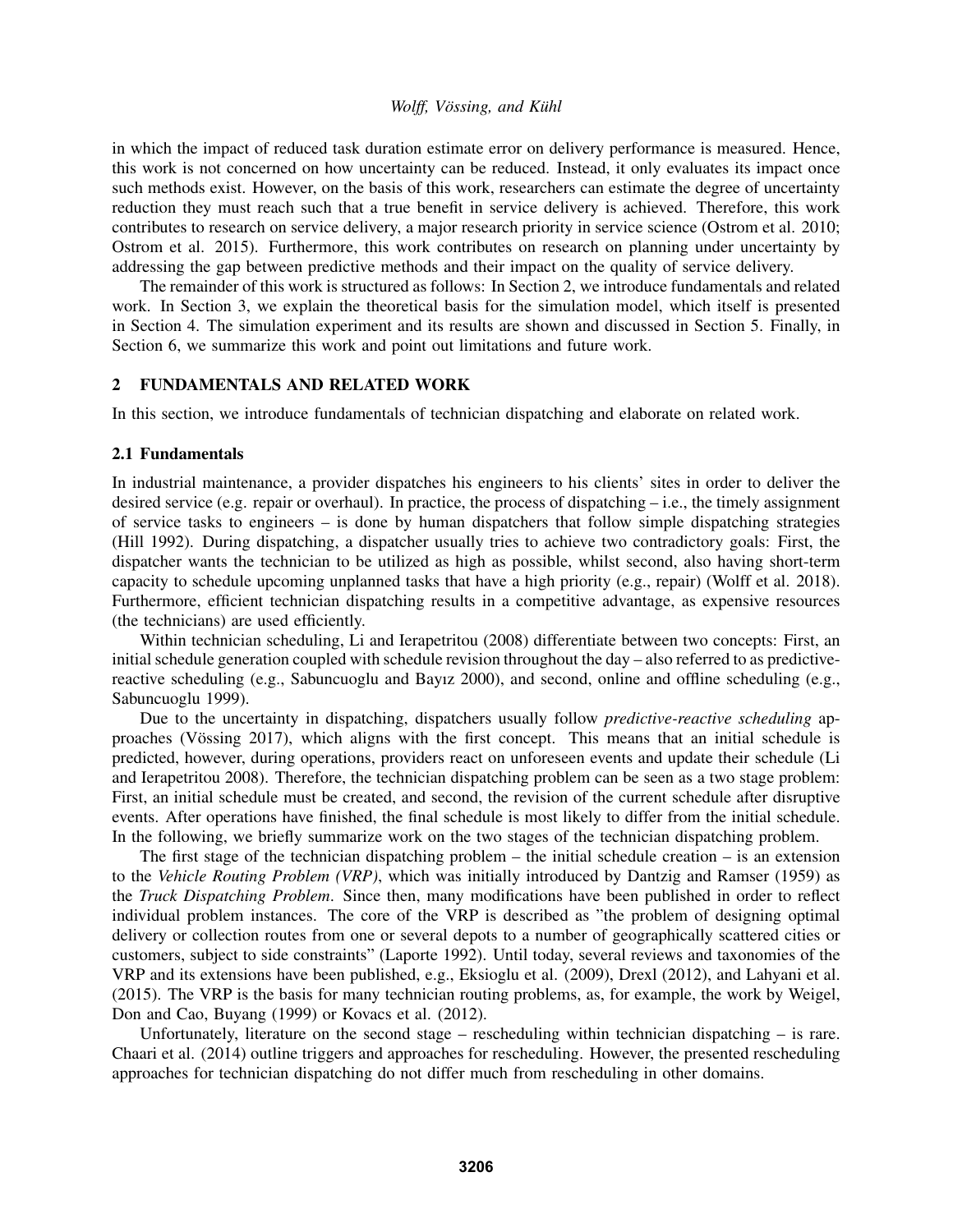### 2.2 Related Work

So far, research in technician dispatching has focused on the inclusion of uncertainty at the stage of initial schedule creation. A good overview of robust optimization within VRP is provided by Bertsimas and Simchi-Levi (1996). Furthermore, the work by Sungur et al. (2008) proposes a robust optimization approach for the VRP with demand uncertainty. In addition, Souyris et al. (2013) present a robust schedule optimization problem under uncertain task duration.

Even though these works provide methods on how to deal with uncertainty in technician scheduling, they lack to measure the impact of reduced uncertainty on business-relevant performance indicators. Most studies evaluate their robust solution against the naive nominal solution based on the objective value. However, the objective value does reflect business performance.

### 3 CONCEPT OF TECHNICIAN SCHEDULING

In this section, we explain the problem of technician dispatching as understood for the remainder of this work. Given the interest in the effects of information uncertainty on service delivery, the following assumptions are made: First, the maintenance provider follows a *predictive-reactive scheduling* approach. Second, the initial schedule for an engineer is created on a daily basis and planning happens prior to shift start. Further information on how the initial schedule is derived are given in section 3.2. Third, information uncertainty at the stage of planning is limited to uncertain task duration only. At the stage of planning, an estimated task duration is used. Once the engineer arrives at a task's site (i.e., once it is planned to start according to the currently valid schedule), the true duration becomes known. The relation between the true and the estimated task duration is further explained in section 3.1. Fourth, schedule update (i.e., rescheduling or schedule revision) is an immediate process. Thus, once a task duration becomes known, the current schedule is immediately updated resulting in a new current schedule. Updating is done according to the *right-shift* policy as explained in section 3.3.

#### 3.1 Task Duration Estimation

Due to uncertainty, the task's true duration  $d<sup>t</sup>$  is unknown before the task is actually started. Therefore, during planning and rescheduling before the task has started, maintenance providers rely on a task duration estimate  $d^e$ . The difference between the true service duration and the estimated service duration is referred to as the estimate error ∆*t*. The relation between the true and estimated task duration are shown in Equation (1). The estimate error ∆*t* follows a pre-defined distribution defined by the simulation scenario. The estimate error distributions are introduced along the simulation experiment scenarios in section 5.1.

$$
d^e = d^t + \Delta t \tag{1}
$$

### 3.2 Initial Schedule Creation

Our formalization of the initial schedule creation problem closely follows the work of Petrakis et al. (2012), however, we simplify some aspects as they are not relevant for this work. First, only schedules for one day are created. Second, engineer skills are neglected. Third, we modify the objective function to reflect an optimization objective better aligned with our findings from practice. The objective of this work is to maximize the number of tasks served, however, at minimal provider costs. Furthermore, the problem presented in this work does not use any approach of robust scheduling.

The formalized scheduling problem can be considered as a graph  $G = \{V, E\}$ , in which the vertex *V* consists of two disjunctive subsets  $V = \{D, C\}$ . Set  $C = \{0, 1, ..., m-1\}$  reflects the set of engineers and – for easier understanding – their home locations. Analogue, set  $D = \{0, 1, \ldots, n-1\}$  reflects the tasks and their locations. The set of edges *E* denotes possible travel segments for the technicians, thus,  $E = \{(i, j)\}\$ with  $i, j \in V$ . The travel times between the locations are seen as symmetric, thus  $c_{ij} = c_{ji}$  for  $i, j \in V$  and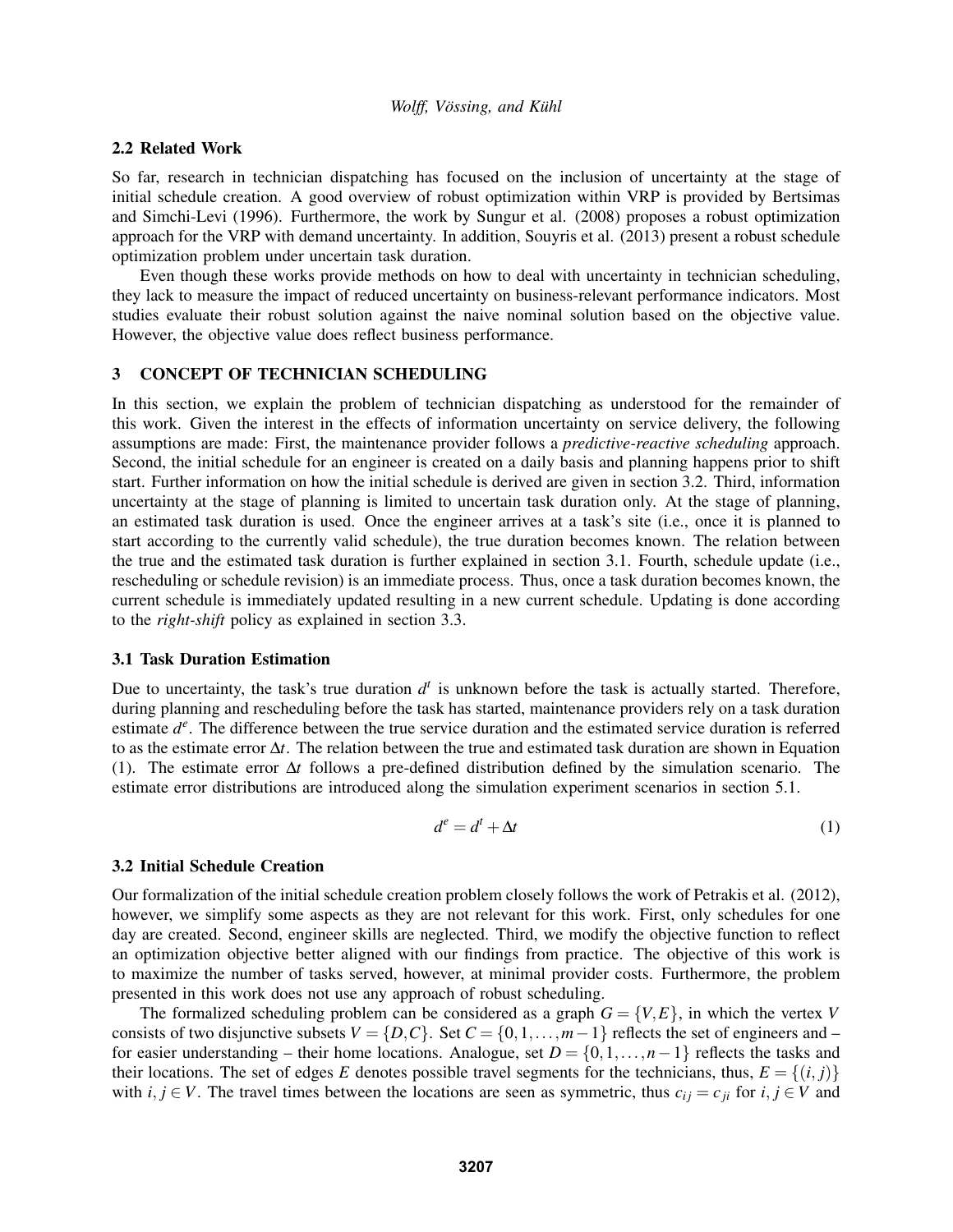$c_{ii} = 0$  for  $i \in V$ . One minute of travelling costs the provider *f*. Furthermore, the maximum regular work time – which is a hard constraint during the initial schedule creation – is denoted by *tmax*. The estimated task duration for a task *i* is denoted by  $d_i^e$  with  $i \in D$ . The shift begin of all engineers is denoted by *b*.

We use two decision variables to formalize the initial schedule creation within the technician scheduling problem. First, variable  $a_i, i \in D$  denotes the engineer's arrival time at task *i*. Second, the decision variable  $x_{ijk}$ ,  $i, j \in V, k \in C$  is defined as follows:

$$
x_{ijk} = \begin{cases} 1 & \text{if engineer k travels from node i directly to node j} \\ 0 & \text{otherwise} \end{cases}
$$

Given the above information, the technician dispatching problem can be defined as shown in 2:

$$
\underset{a,x}{\text{minimize}} \quad \sum_{i \in V} \sum_{j \in V} \sum_{k \in C} c_{ij} x_{ijk} f + (n - \frac{1}{2} \sum_{i \in D} \sum_{j \in D} \sum_{k \in C} x_{ijk}) p \tag{2a}
$$

subject to 
$$
\sum_{i \in V \setminus \{j\}} (x_{ijk} - x_{jik}) = 0 \qquad \forall j \in V, k \in C,
$$
 (2b)

$$
\sum_{j \in C} x_{ijk} \le 1 \qquad \forall i \in D, k \in C,
$$
 (2c)

$$
\sum_{j \in C} x_{ijk} = 0 \qquad \qquad \forall i \in D, k \in C \setminus \{i\}, \tag{2d}
$$

$$
\sum_{i \in V} \sum_{k \in C} x_{ijk} \le 1 \qquad \forall j \in C,
$$
 (2e)

$$
a_j \ge (b + c_{ij})x_{ijk} \qquad \forall i \in D, j, k \in C,
$$
 (2f)

$$
a_j \ge (a_i + d_i^e + c_{ij})x_{ijk} \quad \forall i, j, k \in C,
$$
 (2g)

$$
(a_i + d_i^e + c_{ij})x_{ijk} \le b + t_{max} \qquad \forall i, k \in C, j \in D,
$$
 (2h)

$$
x_{ijk} \in \{0, 1\} \qquad \forall i, j \in V, k \in C \tag{2i}
$$

Flow is conserved with constraint (2b), ensuring that all engineers that arrive at a task also leave it again. Constraint (2c) ensuring that each engineer leaves his home depot only once, whereas constraint 2d assigns each engineer to one home location. Constraint (2e) limit the amount of visits from engineers to one for each task. Constraints (2f) and (2g) ensure correct engineer arrival times at the tasks locations. Furthermore, constraint (2h) ceils the maximum working time of each engineer. Finally, constraint (2i) forces *x* to be binary, thus imposing a binary flow on the graph G. According to Miller et al. (1960) and Kulkarni and Bhave (1985), sub-tour elimination is implicitly done by constraints  $(2f)$ ,  $(2g)$ , and  $(2h)$ . The objective function minimizes total provider costs by including a penalty *p* for unscheduled tasks and travel time costs *f* per travelling minute. As overtime is not permitted within the initial schedule creation, each engineer works a maximum of his regular work time – for which he receives a fixed wage. Thus, regular work wages are schedule-independent and not included in the objective function. As such, the formalized problem is not a Mixed-Integer Program. However, by the introduction of auxiliary variables and large constants, non-linear constraints can be linearized (Petrakis et al. 2012).

#### 3.3 Rescheduling

During operations, the current schedule for the given technician is updated following the *right-shift* policy every time a change in a task's duration becomes known. In this work, the true task duration becomes known when the engineer starts delivery of the task, i.e., when the task's current start time has been reached.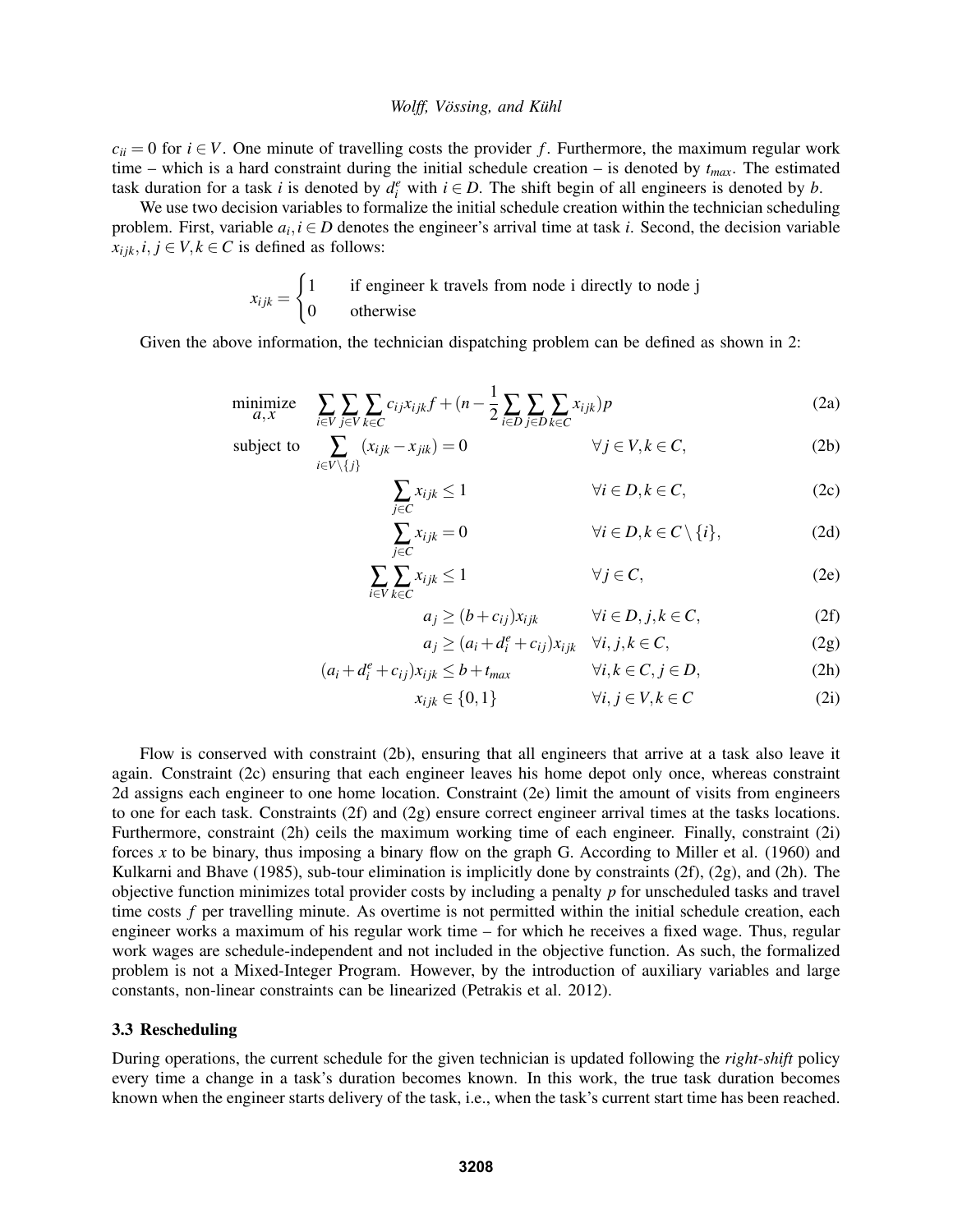In this context, the current schedule is either the day's initial schedule for the day or an already modified schedule.

The *right-shift* policy – in its base form – naively updates the schedule by propagating duration changes for any element by propagating it through the schedule until its end is reached. Thus, in the naive approach, if the task duration of task *i* is changed by  $\Delta t_i$ , the updated start times  $a_i^{updated}$ *i*<sup>*upddled*</sup> of subsequent tasks can be calculated as shown in Equation (3). We chose the *right-shift* policy as a suitable rescheduling approach, as it is a simple policy that minimizes both, deviation from the initial schedule and disruptions to the planning function of the schedule (Leon et al. 1994).

$$
a_i^{updated} = a_i + \Delta t_i \tag{3}
$$

Given the domain of industrial maintenance, two more constraints need to be taken into account: First, an engineer cannot access a machine at any time, as industrial machines are involved in a production schedule and must be shut down prior to maintenance actions (Paz and Leigh 1994). In this work, we assume that the client plans engineer works according to the initial schedule and shuts the machine down 30 minutes prior the communicated start time. Thus, the new start times of tasks can be calculated according to Equation (4).

$$
a_i^{updated} = \begin{cases} a_i + max(\Delta t_w, -30) & \Delta t_w < 0 \text{ (i.e., true task duration} < \text{estimated task duration})\\ a_i + \Delta t_w & \Delta t_w > 0 \text{ (i.e., true task duration)} > \text{estimated task duration} \end{cases}
$$
(4)

Second, an engineer has a maximum overtime after which he must return home. Consequently, if the application of the *right-shift* policy results in a violation of the maximum work time including overtime, tasks are removed from the end of the schedule until the engineer is able to return home without exceeding his overtime. Removed tasks would – in practice – be added to the backlog and be scheduled the following day. In case the overtime is exceeded when the last task's duration is extended, the engineer remains at the location and finishes the task. In this work, the maximum overtime  $t<sub>o</sub>$  is set to  $t<sub>o</sub> = 2$  hours, which aligns with legal obligations in Germany. Figure 1 shows the applications of the *right-shift* policy for three examples. Using the described rescheduling police, technician schedules are independent of each other, as changes on one technician's schedule do not influence another technician's schedule.

### 3.4 Performance Indicators for Service Delivery

The impact of task duration estimate errors on the actual service delivery is evaluated on the basis of performance indicators. This work builds on performance measures for industrial maintenance as introduced by Meier et al. (2013). In detail, the following relevant performance indicators are used in this work:

- *Tasks performed:* The number of tasks performed by all engineers within the given day.
- *Engineer utilization:* The utilization (= on site and travel) of the engineers with regard to  $t_{max}$
- *Travel Time:* The percentage of work time an engineer is travelling.
- *Tasks started on-time:* The percentage of tasks started on time. Every task started within −15/+30 minutes of the initially planned start time.
- *Cancelled Tasks:* Percentage of tasks that had to be cancelled as overtime was exceeded.
- *Overtime:* The sum of overtime (in hours) of all engineers. This indicator is directly cost-relevant for maintenance providers, as higher wages are paid during overtime.

## 4 SIMULATION MODEL

In this section, we further elaborate on the simulation model. First, we give a brief overview of the simulation environment. Second, we define its major components. Third, we talk about model validation, before fourth, talking about parametric values used.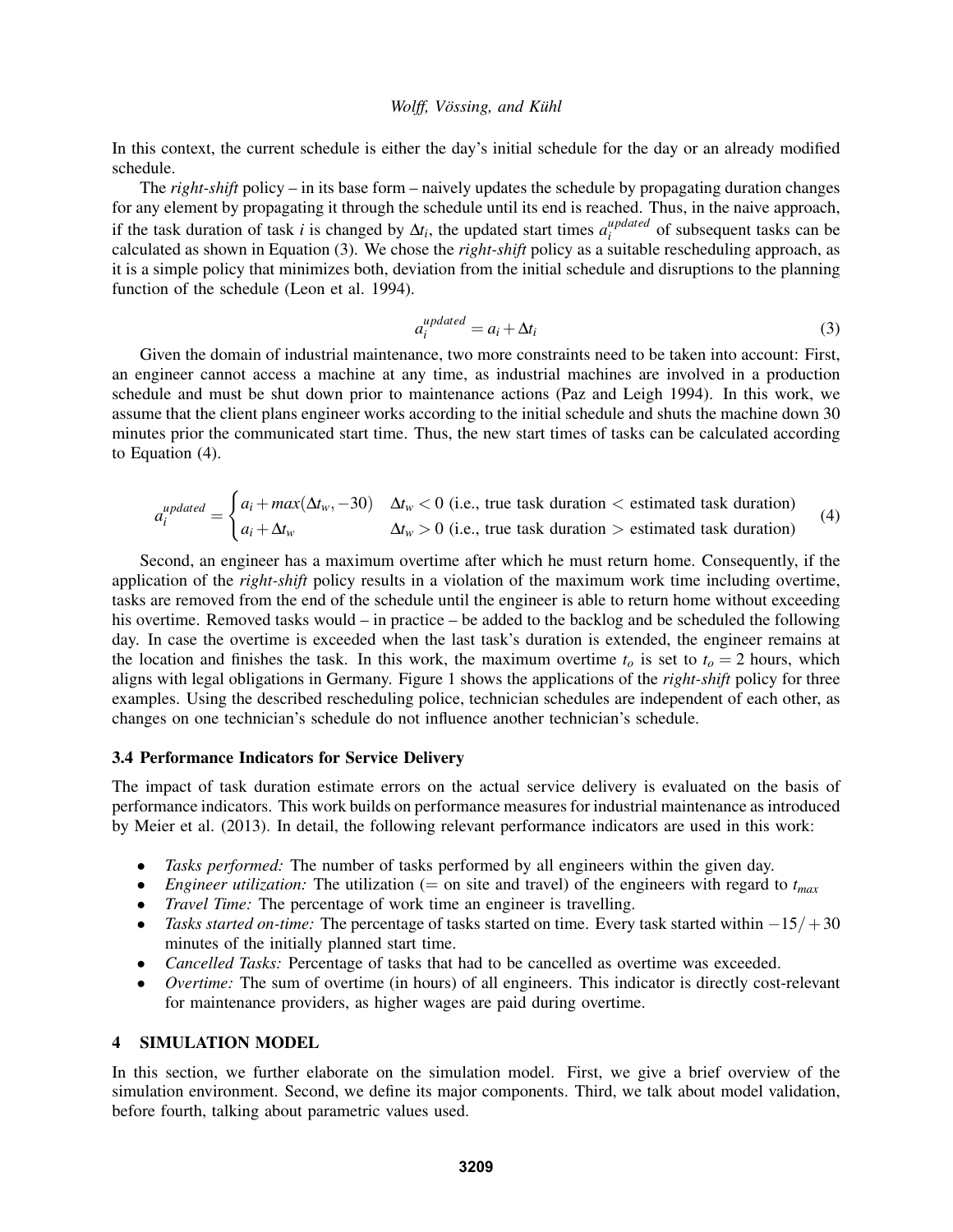*Wolff, Vössing, and Kühl* 



Figure 1: Examples for right-shift scheduling.

## 4.1 Simulation Environment Overview

Within the simulation model, we are able to simulate the entire process from the initial schedule creation through the evolution of information over time. With the evolution of information, the simulation model updates the current schedule to reflect the currently known information. Once the simulation has finished, the current schedule becomes the final schedule. Finally, the final schedule can be compared against the initial schedule.

The components of the simulation environment are displayed in Figure 2. As an input, the simulation model receives a list of tasks to be scheduled and a set of engineers that are available to deliver the requested services. Given this information, the initial schedule is created using the initial schedule solver, which is further explained in Section 4.2. Once the initial schedule is created, the environment simulates the modification of task duration at the time a task is scheduled to start. Thus, at the planned beginning of a task, its duration is modified to reflect the true task duration, opposed to the previously used estimated task duration. The new service duration then triggers the schedule to be updated. Finally, the final schedule is compared to the initial schedule in order to determine performance indicators as described in Section 3.4.

## 4.2 Simulation Environment Components

In the following, we walk through the individual components of the simulation environment and explain how they are implemented. First, we explain the initial schedule solver, before second, elaborating on the task duration and schedule update components. The last two components are realized using a discrete-event simulation approach. The components of the simulation environment are further explained below.

• *Initial Schedule Solver:* The initial schedule is using two heuristics – as described by Petrakis et al.  $(2012)$  – to solve the initial schedule problem. The solver first creates a valid schedule using the *Least Insertion Cost* heuristic, which is further improved by applying a *Variable Neighborhood Search*. For solving, we applied the neighborhoods as described by Petrakis et al. (2012) except for the *UR1 Swap 2*, *UR1 Swap 21*, *UR1 Swap 12*, *UR2 Relocate 1*, and *UR2 Swap 1* neighborhoods with 2000 iterations.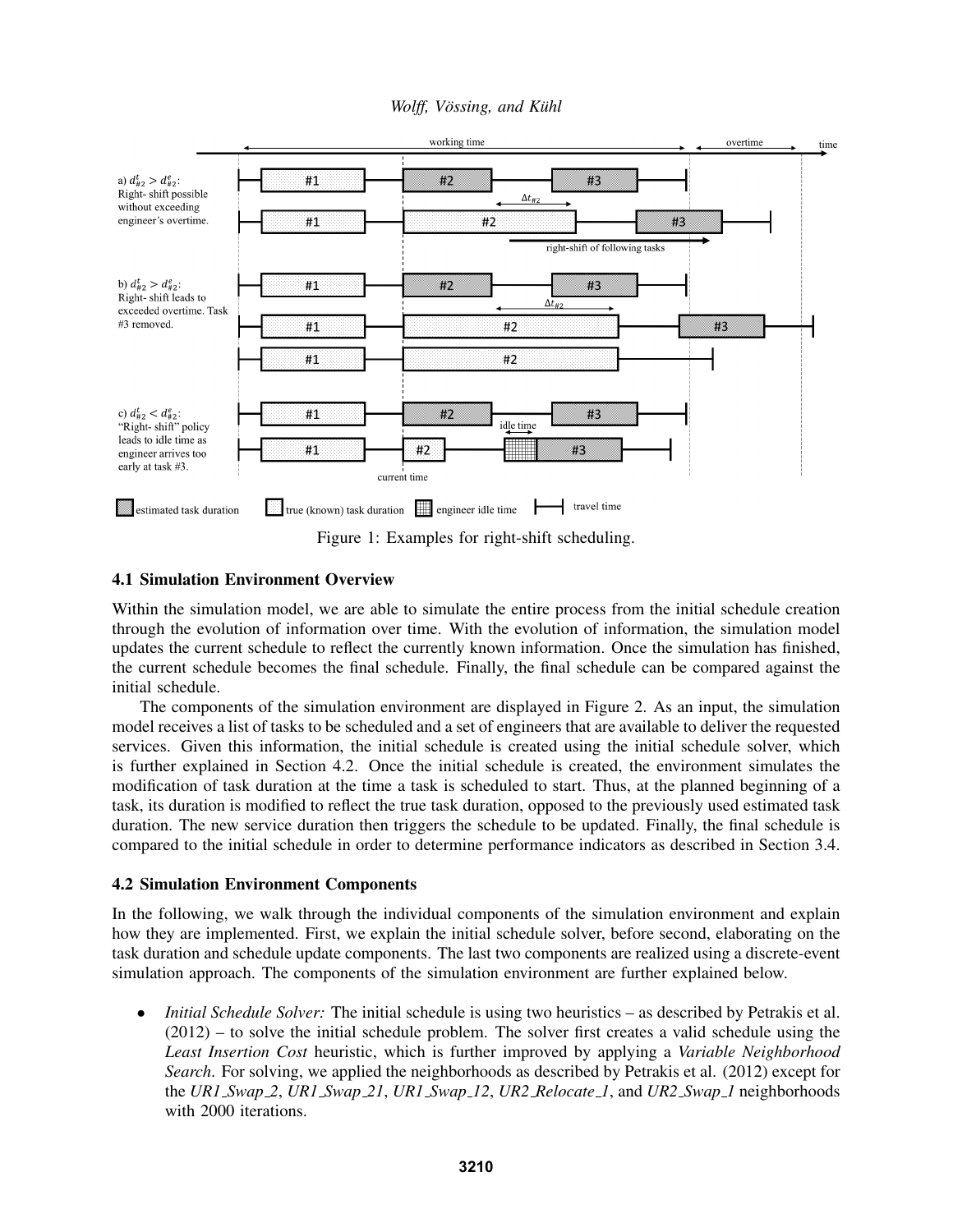

Figure 2: Simulation environment (actions and their simulation environment components).

- *Task Duration Updater:* This module reflects the introduction of new information. In detail, whenever a task starts, it unveils its true duration, as opposed to the previously used estimated duration. Therefore, this module provokes rescheduling.
- *Rescheduling:* This module is responsible for updating the current schedule within the simulation environment. It uses the *right-shift* policy as described in Section 3.3.

# 4.3 Model Validation

The simulation model was validated according to Sargent (2009). First, conceptual validation was done by presenting the initial underlying concepts to experts from two medium-sized German OEM providing maintenance services to their customers. The initial concepts were modified to include one remark the practitioners made. Second, the simulation model was validated by having two researchers following the schedule updates during  $n = 150$  simulation runs closely, a validation method closely aligned with the validation through *Animation* (Sargent 2009).

## 4.4 Simulation Parameters

The simulation experiment was conducted using the parameters given in Table 1. Given the task duration and travel time distribution, an engineer should – on average–be able to conduct three tasks within his regular work time, resulting in a theoretical engineer utilization of  $7.5h/8h = 93.75\%$  (three tasks and four journeys per day). The engineer set size is chosen to be 15, and for each engineer one additional task to the–on average–feasible three tasks is added, resulting in a total of 60 tasks. On execution of the simulation environment, a set of 2,000 locations is created which remains constant during the experiment. However, at each simulation run, tasks are randomly re-assigned to locations. Overall, the travel time in minutes between two locations follows a normal(45, 10) distribution. Furthermore, the deviation of the estimated task duration from the true task duration is provided by a deviation distribution. Given the context of this work, the deviation distribution is used as simulation experiment factor and its different values are introduced in the following section.

# 5 SIMULATION EXPERIMENT

As initial schedules are created on a daily basis and operational schedule updates are only reflected within the schedule for one engineer on one specific day, the schedules on different days can be seen as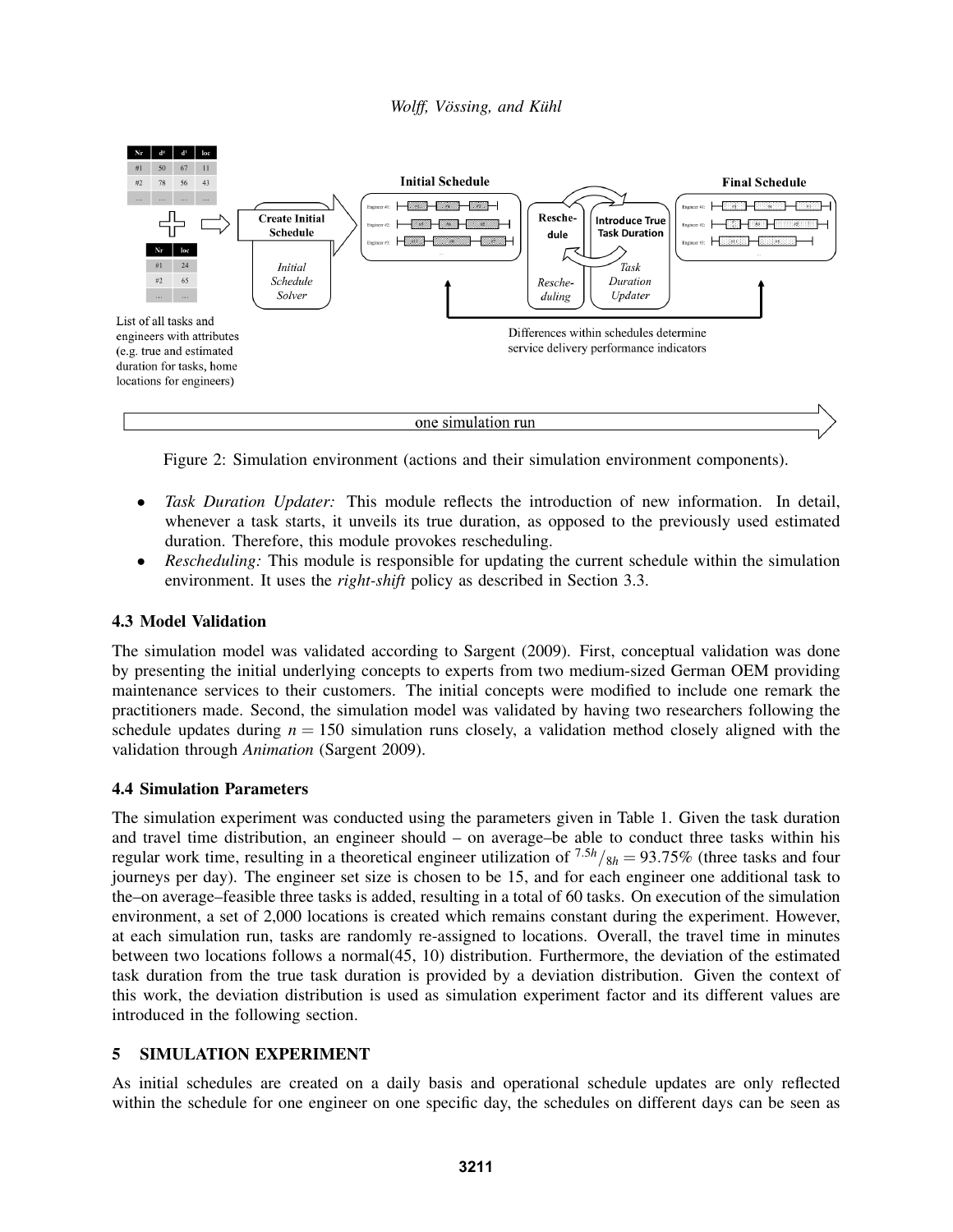| Parameter                                                                                                                                      | Value                    | $\parallel$ Parameter                                                                         | Value (in min)                                       |
|------------------------------------------------------------------------------------------------------------------------------------------------|--------------------------|-----------------------------------------------------------------------------------------------|------------------------------------------------------|
| Variable Neighborhood Search Iterations<br>Penalty for Unplanned Task p<br>Costs Travel Time $f$<br>Number Tasks $n$<br>Number Technicians $m$ | 2000<br>5000<br>60<br>15 | Work Time $t_{max}$<br>True Task Duration $d^t$<br>Travel Time Matrix c<br>max overtime $t_o$ | 480<br>normal $(90, 15)$<br>normal $(45, 10)$<br>120 |

Table 1: Parameter values used within the simulation experiment.

independent of each other. Therefore, different instances of the *initial schedule creation* problem can be treated independently of each other. Furthermore, we evaluate the impact of stochastic variables (estimate error) on service delivery performance. According to Raychaudhuri (2008), this is a typical case for the application of a *Monte Carlo simulation*, in which many individually independent instances of a stochastic problem set are generated, simulated, and finally, jointly analyzed. Due to the repetition, researchers evaluate many different combinations of stochastic instances and, therefore, increase the likelihood of gaining valid insights (Law 2015).

## 5.1 Experiment Factors

In Section 3.1, we introduced the notion of the true and estimated task duration. This work evaluates the effect of estimate errors on service delivery quality. Within the experiment, we vary the task duration estimate error distribution. Therefore, the estimate error distribution is the factor of this simulation experiment. The different estimate error distributions are provided in Table 2 and each error distribution reflects one simulation experiment scenario. Hence, with growing scenario number, the uncertainty at the stage of planning is reduced, until finally – in scenario 9 – no estimate error (i.e., no uncertainty) is assumed. All error distributions follow a normal distribution with mean zero, indicating no systematic estimate error.

Table 2: Experiment scenarios – distribution of task duration error (in minutes).

| Scenario | Error Distribution $\ $ | $\parallel$ Scenario $\parallel$ Error Distribution $\parallel$ $\parallel$ Scenario $\parallel$ Error Distribution |                  |
|----------|-------------------------|---------------------------------------------------------------------------------------------------------------------|------------------|
|          | normal(0, 120)          | normal $(0, 75)$                                                                                                    | normal(0, 30)    |
|          | normal(0, 105)          | normal $(0, 60)$                                                                                                    | normal $(0, 15)$ |
|          | normal(0, 90)           | normal(0, 45)                                                                                                       | normal(0, 0)     |

# 5.2 RESULTS

Each scenario is executed  $k = 640$  times and the responses are measured. The average performance indicator values for each scenario are shown in Table 3. In the following, we briefly walk through the individual performance indicators and interpret their measures for the different scenarios.

Given the results as shown in table 3, our findings support the general understanding that reduced uncertainty at the stage of planning impacts service delivery positively. There is no performance indicator that shows a negative trend between a reduced estimate error and the performance indicator.

Furthermore, we note that the number of tasks performed increases with a reduced duration estimate error between scenarios one to six. This can be explained as a high estimate error resulting in rather large schedule updates may result in sudden, large idle times at the end of a shift for a technician. As no new tasks are planned throughout the day, idle time prior to shift end results in lost capacity.

In addition, we see that each, the utilization, the percentage of travel time, and the percentage of cancelled tasks, varies within a range of around 3% for each case. As explained, cancelled tasks need to be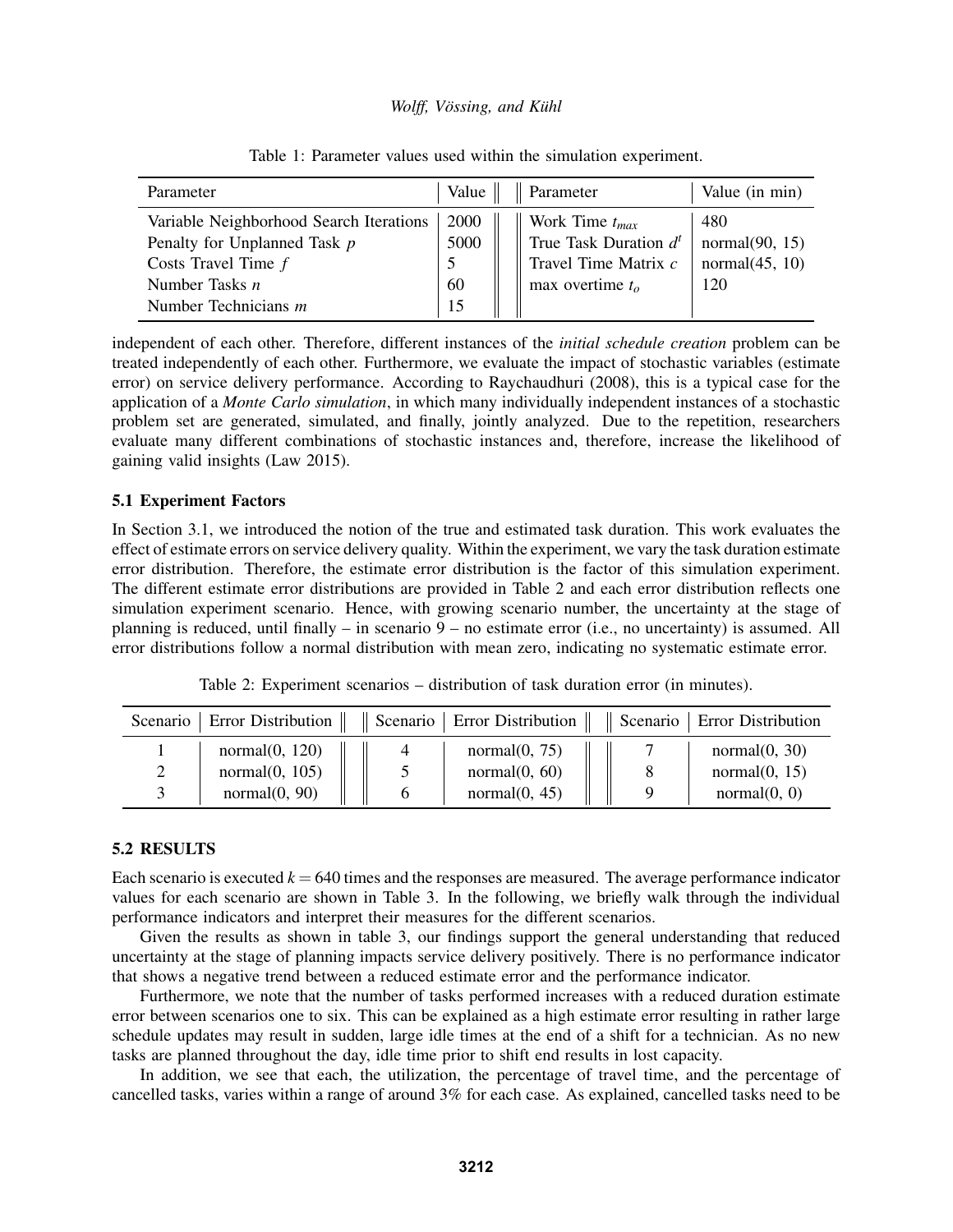| Scenario               |        |        |        | 4      |        | $\mathfrak b$ |        |        | Q      |
|------------------------|--------|--------|--------|--------|--------|---------------|--------|--------|--------|
| <b>Tasks Performed</b> | 45.6   | 46.6   | 47.8   | 49.2   | 50.7   | 52.4          | 53.5   | 52.6   | 53.4   |
| <b>Utilization</b>     | 0.9247 | 0.9306 | 0.9373 | 0.9443 | 0.9508 | 0.9537        | 0.9477 | 0.9209 | 0.9235 |
| <b>Travel Time</b>     | 0.2527 | 0.257' | 0.2620 | 0.2674 | 0.2730 | 0.2780        | 0.2807 | 0.2712 | 0.2772 |
| Cancelled              | 0.0196 | 0.0221 | 0.0225 | 0.0223 | 0.0196 | 0.0133        | 0.0042 |        |        |
| On-Time                | 0.5354 | 0.5264 | 0.5280 | 0.5285 | 0.5326 | 0.5601        | 0.6253 | 0.8206 |        |
| Overtime (in h)        | 13.1   | 13.8   | 14.7   | 15.3   | 15.9   | 15.4          | 11.8   | 5.3    |        |

Table 3: Experiment results (mean values per scenario).

rescheduled at following days, therefore, being added to the *backlog* of tasks that is used as input for the technician dispatching problem of following days. It is likely that cancelled tasks result in penalties to be paid to the customer by the provider. The utilization ranges between 92.09% and 95.37%, the percentage of travel time between 25.27% and 28.07%, and the percentage of cancelled tasks between 0 and 2.25%. Furthermore, we observe no clear monotonic trend between a reduced task duration estimate error and those performance indicators. Therefore, we conclude that the engineer utilization, the percentage of travel time, and the percentage of cancelled tasks are rather independent of the task duration estimate error.

However, in addition, we want to highlight the following points: First, there are no cancelled tasks in any simulation run once the task duration estimate error was below normal(0, 15), i.e., scenario 8 and 9. Second, in Section 4.4, we calculated a theoretical utilization of 0.9375. In scenario 9 – which reflects no duration estimate error – our observations report a mean engineer utilization of 0.9234, which is very close to the theoretical utilization.



Figure 3: Mean performance indicator values; (a) on-time; (b) overtime.

When looking at *on-time* delivery – as depicted in figure 3a – we note a sudden increase at an estimate error distribution of normal(0, 30) or below (i.e., scenarios 7 to 9). From a delivery perspective, this is an important finding as it indicates that a service provider is required to meet a certain prediction accuracy in order to see a drastic increase in delivery performance. We want to point out that  $-$  in this work  $$ the *on-time* performance indicator is defined by the percentage of tasks started within a -15/+30 minute time window around the estimated start of a task, which corresponds to the required minimum estimate error distribution to see a drastic increase in performance. Turning this thought around, this implies that service providers could – if they know their estimate errors – engineer performance indicators according to their estimate errors in order to optimize for the *on-time* performance indicator. However, those are initial thoughts and further research is required to further support this idea.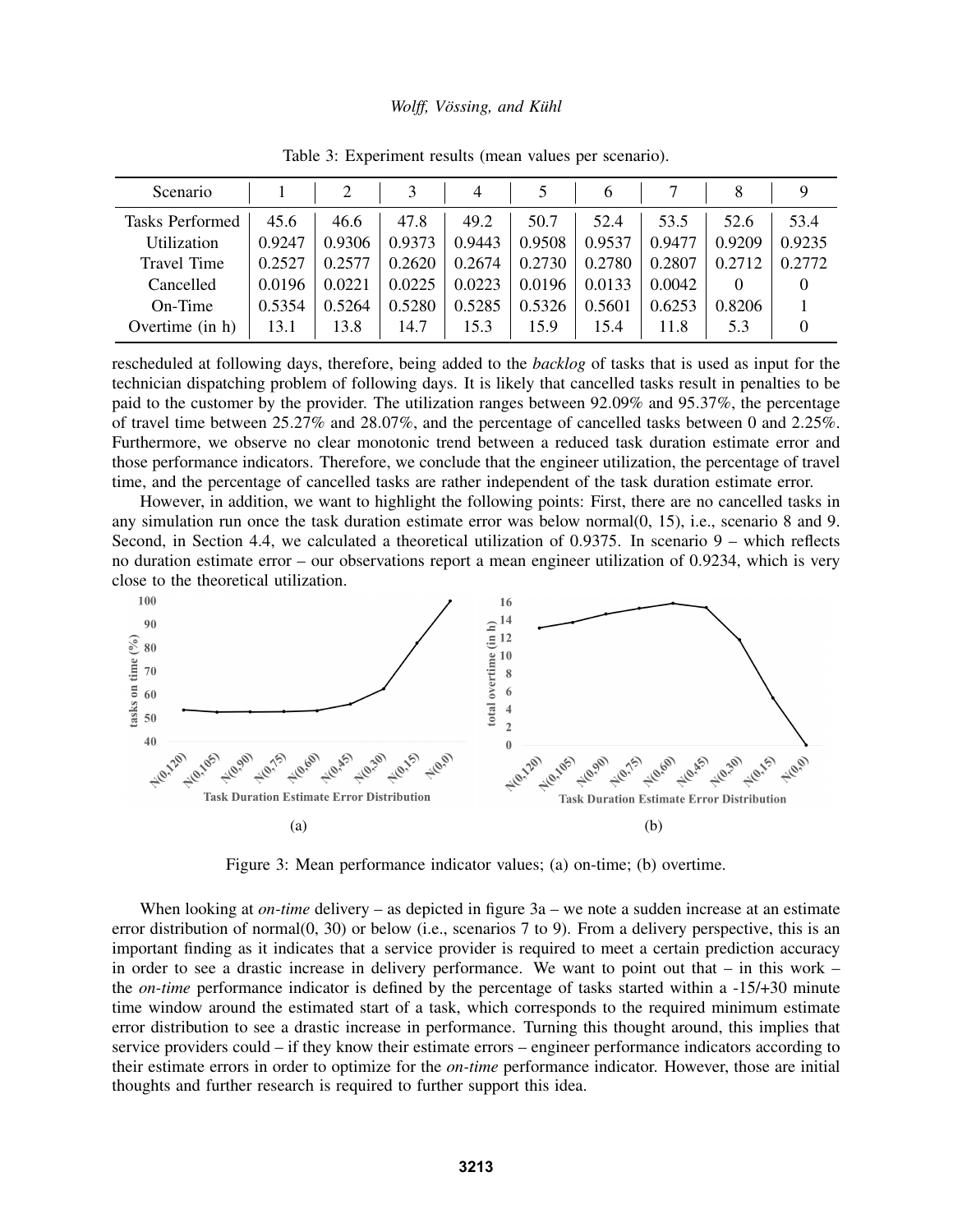Furthermore, we see a drastic decrease in technician overtime with reduced estimate error, as depicted in Figure 3b. Our findings indicate that the drastic decrease starts once an estimate error distribution of normal(0, 45) or below (i.e., scenarios 6 to 9) is met. For the provider, this is very important as additional overtime results in increased engineer wages.

From a monetary perspective, overtime directly influences the provider's profit negatively, whereas the number of tasks performed ensures revenue. Given the assumption of this work that a provider does not schedule tasks initially during overtime, a provider tries to perform the highest number of tasks within the fewest overtime. Our findings observe that the number of performed tasks reaches its maximum in scenario seven. Furthermore, performance values for on-time delivery and overtime improve drastically within scenario seven. Consequently, a provider should not only try to reduce the duration estimate error, but reach an estimate error distribution of at least normal(0, 30) (i.e., scenarios 7 to 9) or below. Even with a further decrease in the estimated error, additional delivery quality can be achieved.

However, decreased estimate errors are likely to result in higher investments, as prediction methods are likely to be more complex. Therefore, a provider must trade off the benefits of additional delivery quality gained by a smaller estimate error with the additional costs of creating a model capable of predicting with the required estimate error.

## 6 CONCLUSION

Based on a simulation experiment, this work measures the impact of reduced uncertainty (in the form of task duration estimate errors) on service delivery performance in a field service delivery environment. In detail, uncertainty at the stage of schedule planning was introduced by adding a service task duration estimate error. During the simulation experiment, various distributions for the duration estimate error are assumed. Delivery quality is measured by the number of tasks performed, engineer utilization, travel time, cancelled tasks, on-time delivery, and engineer overtime.

The key findings of this work can be summarized in the following three points: First, the number of tasks performed, engineer utilization, travel time, and cancelled tasks seem to be rather independent of the duration estimate error. Second, *on-time* delivery improves greatly once the estimate error (in minutes) follows a distribution below normal(0, 30). Third, once the estimate error (in minutes) is below a normal(0, 45) distribution, engineers' overtime drastically decreases.

This work marks first steps into the evaluation of estimate errors on service delivery. Therefore, naturally, this work has limitations and lays the basis for further work: First, this work relies on assumed distributions for travel time, task duration, and estimate errors. Therefore, further work needs to be done on justifying those assumptions. Second, the optimization model presented in Section 3.2 needs to incorporate further constraints to better reflect practice. For example, skills were neglected. Additionally, customers may have constrained service time windows that need to be taken into account. In addition, this work can further profit from a differentiation between repair and overhaul tasks, as each type introduces individual requirements. Third, the initial schedule is based on naive scheduling. In practice, a provider assuming uncertainty may choose to create the initial schedule following robust optimization techniques. Finally, we call for similar research on other sources of uncertainty, as, for example, the arrival of urgent service demand.

Though this work explores a new direction of research, it already indicates first managerial implications. Given the positive impact of a reduced estimate error on delivery performance, providers of industrial maintenance should try to estimate uncertain information as good as possible. However, this work also shows that the impact is fairly low until a certain threshold has been met. Thus, maintenance providers should really drive towards finding this threshold in order to leverage the full potential of new predictive technologies.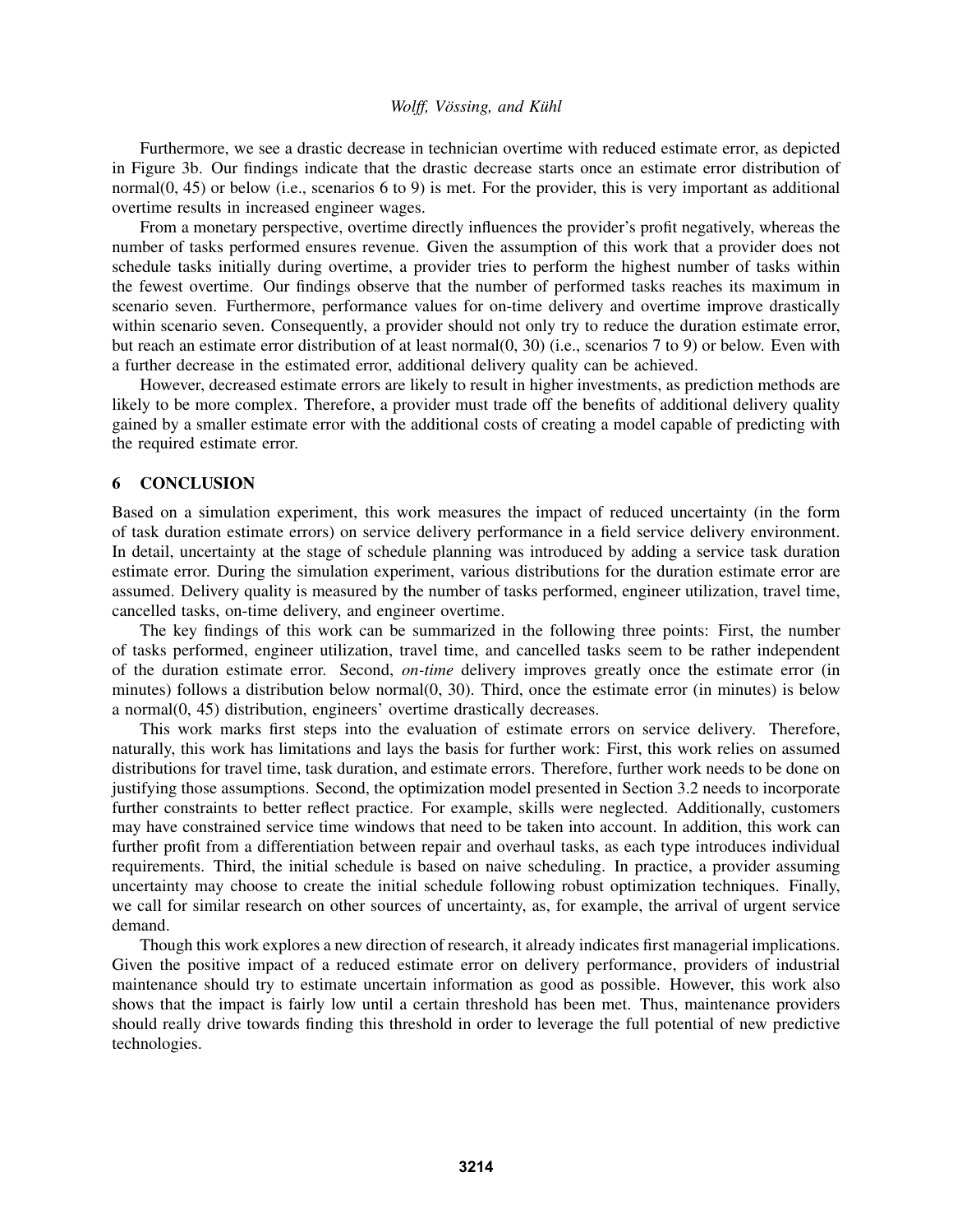### ACKNOWLEDGMENTS

The research and development project that forms the basis for this report is funded under project No. 01MD16015B within the scope of the Smart Services World technology programme run by the Federal Ministry for Economic Affairs and Energy and is managed by the project management agency at the German Aerospace Center (DLR-PT). The author is responsible for the contents of this publication.

### **REFERENCES**

- Bertsimas, D. J., and D. Simchi-Levi. 1996. "A New Generation of Vehicle Routing Research: Robust Algorithms, Addressing Uncertainty". *Operations Research* 44(2):286–304.
- Chaari, T., S. Chaabane, N. Aissani, and D. Trentesaux. 2014. "Scheduling under Uncertainty: Survey and Research Directions". In *Proceedings of the 2014 International Conference on Advanced Logistics and Transport (ICALT), 1st–3rd May, Tunis, Tunisia*, 229–234.
- Dantzig, G. B., and J. H. Ramser. 1959. "The Truck Dispatching Problem". *Management Science* 6(1):80–91.
- Drexl, M. 2012. "Rich Vehicle Routing in Theory and Practice". *Logistics Research* 5(1):47–63.
- Eksioglu, B., A. V. Vural, and A. Reisman. 2009. "The Vehicle Routing Problem: A Taxonomic Review". *Computers & Industrial Engineering* 57(4):1472–1483.
- Gitzel, R., B. Schmitz, H. Fromm, A. Isaksson, and T. Setzer. 2016. "Industrial Services as a Research Discipline". *Enterprise Modelling and Information Systems Architectures* 11(1):4–1–22.
- Hill, A. V. 1992. "An Experimental Comparison of Dispatching Rules for Field Service Support". *Decision Sciences* 23(1):235–249.
- Kovacs, A. A., S. N. Parragh, K. F. Doerner, and R. F. Hartl. 2012. "Adaptive Large Neighborhood Search for Service Technician Routing and Scheduling Problems". *Journal of Scheduling* 15(5):579–600.
- Kulkarni, R., and P. Bhave. 1985. "Integer Programming Formulations of Vehicle Routing Problems". *European Journal of Operational Research* 20(1):58–67.
- Lahyani, R., M. Khemakhem, and F. Semet. 2015. "Rich Vehicle Routing Problems: From a Taxonomy to a Definition". *European Journal of Operational Research* 241(1):1–14.
- Laporte, G. 1992. "The Traveling Salesman Problem: An Overview of Exact and Approximate Algorithms". *European Journal of Operational Research* 59(2):231–247.
- Law, A. M. 2015. *Simulation Modeling and Analysis*. 5th ed. New York, NY: McGraw-Hill Education.
- Leon, V. J., S. D. Wu, and R. H. Storer. 1994. "Robustness Measures and Robust Scheduling for Job Shops". *IIE Transactions* 26(5):32–43.
- Li, Z., and M. Ierapetritou. 2008. "Process Scheduling Under Uncertainty: Review and Challenges". *Computers & Chemical Engineering* 32(4-5):715–727.
- Meier, H., H. Lagemann, F. Morlock, and C. Rathmann. 2013. "Key Performance Indicators for Assessing the Planning and Delivery of Industrial Services". *Procedia CIRP* 11:99–104.
- Miller, C. E., A. W. Tucker, and R. A. Zemlin. 1960. "Integer Programming Formulation of Traveling Salesman Problems". *Journal of the ACM* 7(4):326–329.
- Ostrom, A. L., M. J. Bitner, S. W. Brown, K. A. Burkhard, M. Goul, V. Smith-Daniels, H. Demirkan, and E. Rabinovich. 2010. "Moving Forward and Making a Difference: Research Priorities for the Science of Service". *Journal of Service Research* 13(1):4–36.
- Ostrom, A. L., A. Parasuraman, D. E. Bowen, L. Patrício, and C. A. Voss. 2015. "Service Research Priorities in a Rapidly Changing Context". *Journal of Service Research* 18(2):127–159.
- Paz, N. M., and W. Leigh. 1994. "Maintenance Scheduling: Issues, Results and Research Needs". *International Journal of Operations & Production Management* 14(8):47–69.
- Petrakis, I., C. Hass, and M. Bichler. 2012. "On the Impact of Real-time Information on Field Service Scheduling". *Decision Support Systems* 53(2):282–293.
- Psaraftis, H. N. 1995. "Dynamic Vehicle Routing: Status and Prospects". *Annals of Operations Research* 61(1):143–164.